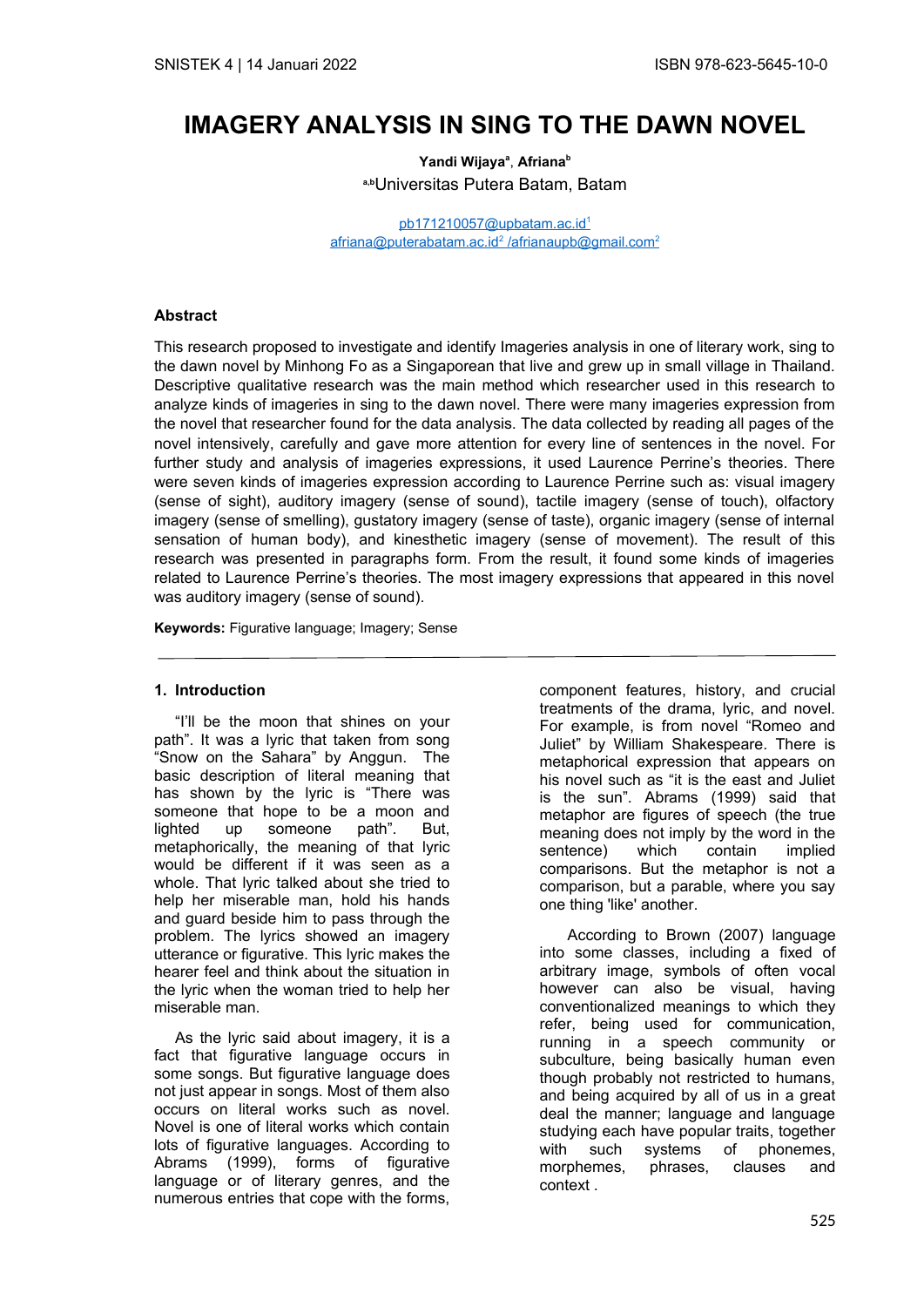This paper also discussed about figurative language in novel "Sing to the Dawn" by Minhong Fo. She is a Singaporean that live and grew up in small village in Thailand. This novel contained lots of figurative language because it talked about family relationship. This novel taught child to use language politely and softly. So, the polite, and soften language in the novel can be applied in figurative language. The metaphorical and figurative use in expression the thoughts is important to smoothen the bodily utterances, and it's far important to hide the anger, the temper by means of displaying this figurative expression to avoid the uncomfortable communication situation both offline or online Arianto and Ambalegin (2020)

There were many researchers that have researched for these studies. For the first is from Ismail and Lismalinda (2020) *This research used qualitative research method in this study the researchers focused on figurative language in a translated children novel.* For the result, it was obtained that the most common occurrences of figurative language were 6 personifications, then 5 hyperboles, and 1 metaphor. Most figurative language that occurs in the research is personification.

Another researcher that did this study was from Arianto and Ambalegin (2020).They analyzed figurative language expression in Donald Trump's twitter post. Their research showed that many kinds of figurative languages expression that appear in our daily life. They found some types of figurative language expression as simile, metaphor, allusion, personification. Most of data that found in their research is metaphor.

From explanation above, figurative language discussion was very important. It proofed from many researchers who discussed about it. Also, with this paper analysis figure out about imagery expression in novel "Sing to the dawn". Imagery is one of figurative language expression that very important. According to Perrine (1992) imagery defined because the representation via language of feel experience. Imagery is one of the maximums not unusual in criticism, and one of the most variable in that means.

## **2. Literature Review**

**Concept of Imagery** 

Imagery were some image or imagination in our mind and language which described them. Pradopo (2009) Common minds every image is referred to as the imagery. Imagery will be interpreted as an outline of the enjoy related to an object, occasion, scenario that the poet experienced the usage of ordinary phrases in order to provide an extra actual photograph, desirable matters that are psychological, cloth, and metaphoric.

Imagery could be identify as the representation to language of sense experiences Arp (2011). Poetry appeared immediately to our experience, and via its track, rhythm, which surely listen while it studies loudly. however circuitously it appeals to our experience thru imagery, the representation to the imagination of experience. Perrine and Thomas (1992) state if imagery normally called as an intellectual photograph in a poem, where the readers can enjoy what the poem says, basically the authentic meaning of a poem lies within the total effect that it has upon the readers. Perrine and Thomas, further classify imagery into seven types, as follows:

## **1. Visual Imagery**

This is an imagery which relates to the visible creativeness and its miles a form of imagery that looks usually in the poem due to the fact almost words represented within the poem are basically seeable. For instances: "I'm a *black ocean*, leaping and wide" Arbi (2018)

Based on Pradopo (2009) visual imagery appeals to the experience of sight by way of describing something the speaker of the poem sees. Poets will use different figurative language, which include metaphor, simile or personification to explain those images. So, the words of water, bread loaf, stone and money were covered of visible imagery because the speaker of the poem describes what objects she sees or makes them look like something else.

# **2. Auditory Imagery**

Auditory imagery or sound imagery was an imagery which related to the auditory that represent sounds, like words "buzzing", ticking, tolling, and others related to the sound. For instances: "Just hear this song cause you can't go wrong when you value" in Alicia Keys' "A Woman's Worth." Using the phrase "Just hear this song," the singer encourages the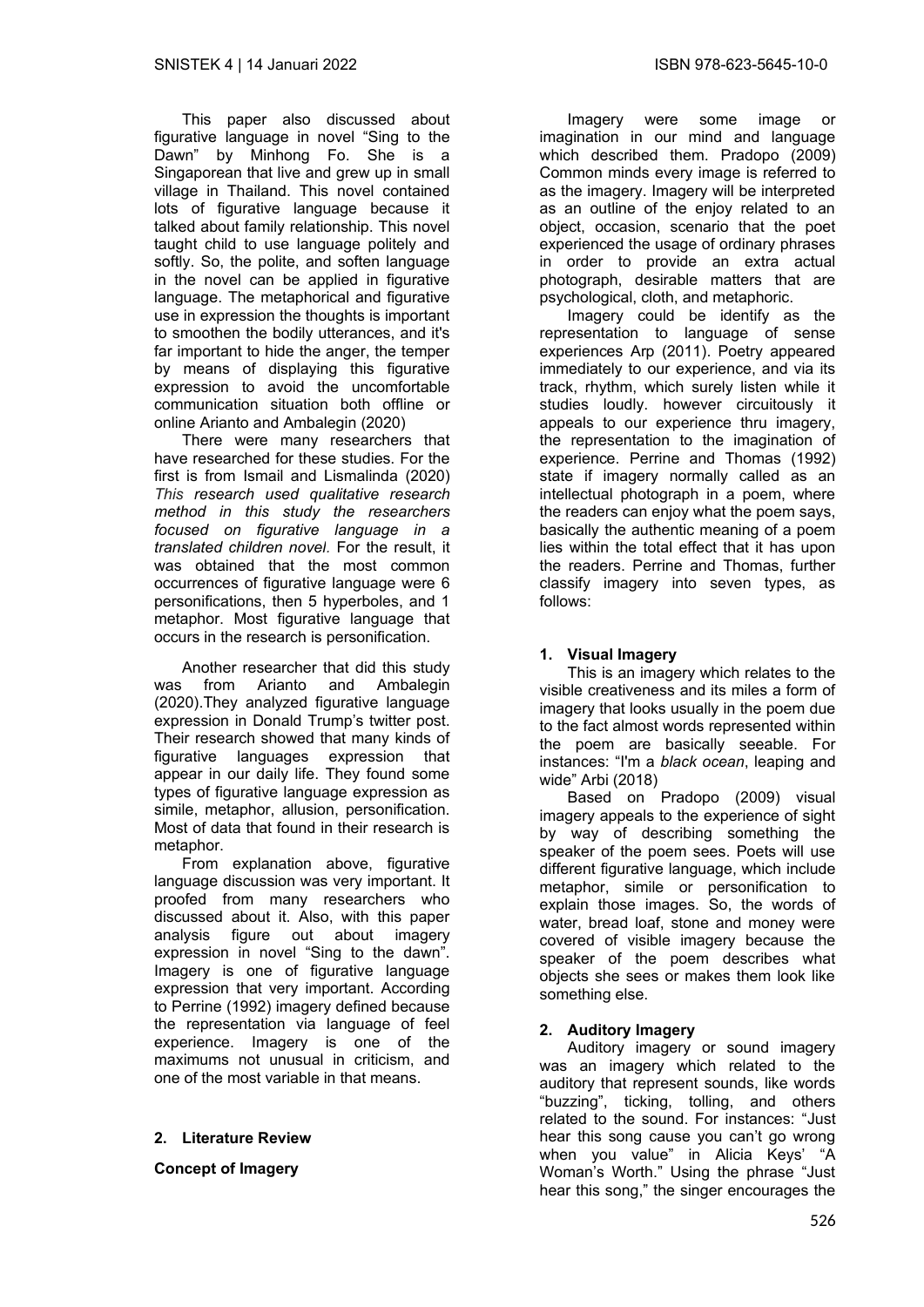audience to listen to this song to value a woman's worth Yaito and Termjai (2021)

## **3. Tactile Imagery**

 Tactile imagery was considered as an imagery which pertains to tactile feels, such as warm and cold. It has something to do with temperature like warmth and cold or our touch sense experience. For instances: "A dungeon horrible on all side round. Sulaiman (2017)

# **4. Olfactory Imagery**

 Olfactory imagery is considered as an imagery that pertains to sense of olfactory or smelling, like "redolent", horrible smell and others related to aroma. For instances: "Without *a tighter breathing"* Sulaiman (2017)

# **5. Gustatory Imagery**

Gustatory imagery is defined as an imagery that relates to the taste like salty and sweet and others relate to the taste of flavor. For instance: "she is as sweet as red apple), the word "apple" represents sweet taste to our imagination (Damanhuri 2011)

# **6. Organic Imagery**

Organic imagery is assumed as an imagery that relates to internal sensation of human body, such pain, thirsty, hunger, etc. For instance: "*If the high was worth the pain.* This is a lyric song from Taylor swift. The listener invited to feels the lyricist's feeling in her relationship. The word "pain" is described the bad ending of her relationship. Siallagan, Manurung, and Sinaga (2017)

# **7. Kinesthetic Imagery**

Kinesthetic imagery is known as an imagery related to sense of movement, or tension in the muscles or joints. Like in the haunted house, can be studied how the poet describes the kinesthetic imagery. (i.e., the black bats tumble and dart) which impresses us about it sense of movement or tension in the muscles or joint of ours. For instances: "Hanging on the ceiling waiting for preys", "The black bats tumble and dart" Sulaiman (2017)

## **3. Research Method**

For further study and research about the data of imagery analysis, the suitable<br>methodology for this research is for this research is descriptive qualitative. Creswell and Creswell (2018) said that qualitative studies was a form of studies wherein researchers will very structured data from items or information assets. Qualitative descriptive is an evaluation of information that be obtained through words, in sentences or paragraphs in the textual content. on these studies use or carried out observational method which the statistics approximately information evaluation through interpretation primarily based on facts and theories by using specialists The statistics can be gathered consists mainly of phrases or textual content from records resources (novel) by reading carefully. Especially in this research, explain and analyze words and conduct research subjectively. The figurative language will be analyzed based on Theory by perrine (1992). This methodology will answer the problem that will be discussed.

## **4. Finding and Discussion**

- 1. There were 20 data of imagery expressions that found in novel "Sing to the Dawn"
- 2. Imageries are:

a. she gazed towards the field then dropped her eyes listlessly with a soft sigh

b. the liquid tested fresh and sweet in her dry throat

c. in the gentle light of dawn, the marketplace looked very busy and crowded.

d. as always, the sounds around her were softly harmonious, suggestive of music rather than musical

e. you must dart out quickly and fly free with your own set of wings! Just like that tiny sparrow!

f. his voice was smooth and sly, and shivers down dawan's spine.

g. as if in a daze, she lifted her head up and stared at kwai

h. the rain had grown steadily heavier, splashing on the wet path in front of her

i. but their father seemed to draw strength from sound and stood even straighter and teller in the rain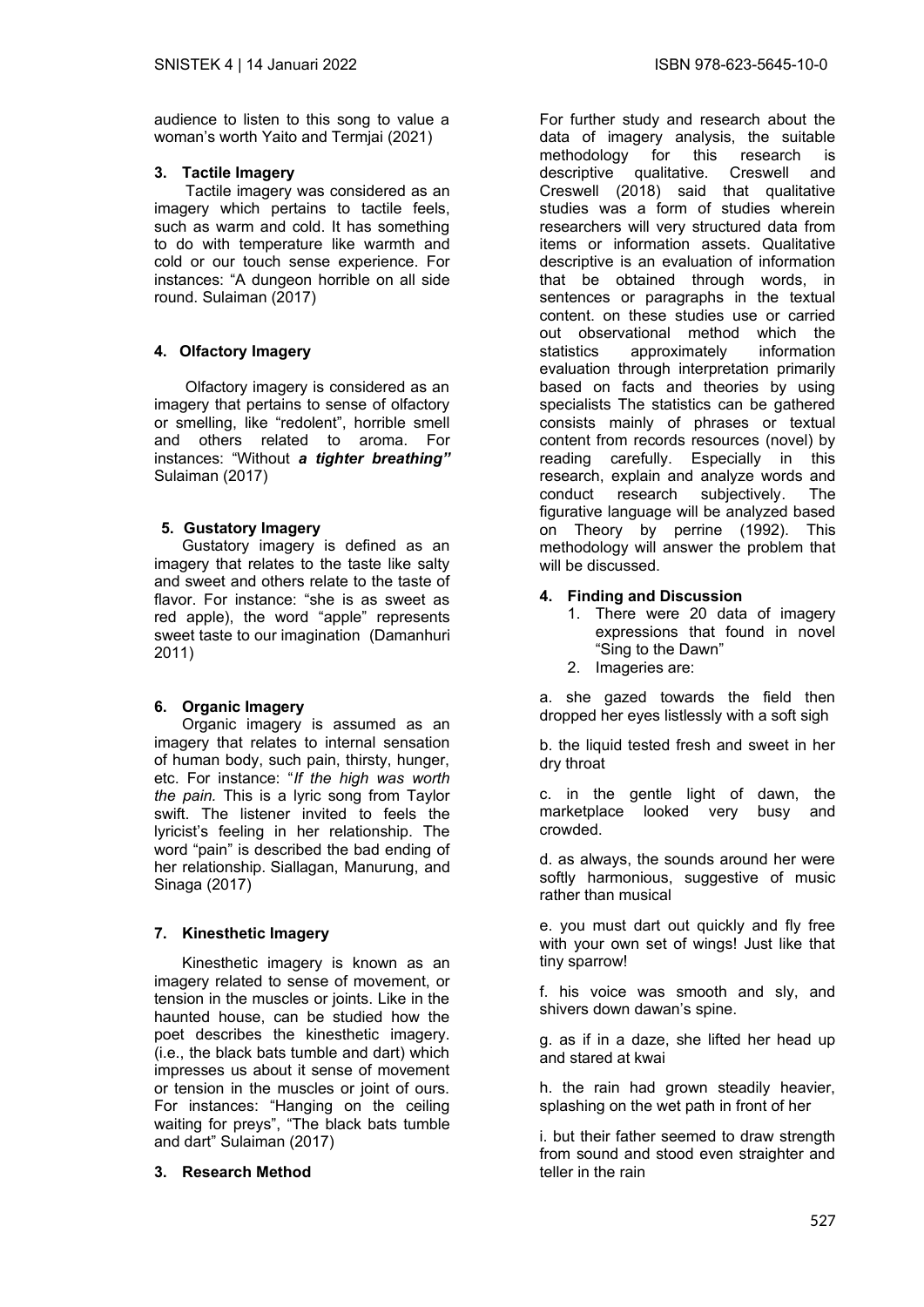j. the old woman grunted, and squeezed dawan's hand firmly

k. kwai sounded tired but patient

l. kwai stared at his sister whose was shining with a new hope and strength

m. her brother's face was now streaked with tears, cool, lonely tears which he didn't want his sister to see

n. in the dim light of the house, dawan saw a pair of steady eyes gleaming in the corner

o. dawan burst out laughing and the laughter was so strong and round that it seemed to jam her throat

p. her father voice was rough and yet tinged with a hard wonder

q. It was still dark, but the wet moonlight outside the window she could see the shimmer of raindrops on smooth banana leaves

r. in the gentle light of dawn, the marketplace looked very busy and crowded.

s. the father shouted over the noise of the rain

t. The singing of the cricket seemed shriller than usual

# **Discussion**

## **Data 1**

She gazed towards the field then dropped her eyes listlessly with a soft sigh. This sentence showed an imagery expression in the sentence. The word "**listlessly and soft sigh**" described visual imagery related to visual imagination.

## **Data 2**

He looked thin but strong like a straight old pine tree in the twilight. This sentence described about visual imagery form because it had verb "**looked**" to show up if it was visual imagery expression.

## **Data 3**

Her voice sounded faint but urgent, like the cry of a bird lost in the night. This sentence described about auditory imagery because it had word "**voice**" to lead the reader imagine about the voice

# **Data 4**

In the velvet warm sky, the first few starts had begun to glimmer, flicking some of their glow onto the river water below. This sentence described about tactile imagery. Because there were "**warm sky**" words in the sentence.

## **Data 5**

The anger that smoldered in vchai's eyes seemed for an instant to catch fire again as he swung out to slap his sister. This sentence described about organic imagery because there was word "**anger**" that related to internal sensation.

## **Data 6**

A gust of wet wind snatched at dawan's sarong as she struggled to stand up, leaning on her cousin's arms. This sentence described about tactile imagery because there was word "**wet**" related to tactile sense

## **Data 7**

The liquid tested fresh and sweet in her dry throat. This sentence described about gustatory imagery related to taste because there were words "**fresh and sweet**" which made the reader feels and imagine about the situation.

# **Data 8**

As always, the sounds around her were softly harmonious, suggestive of music rather than musical. The sentence of "**the sounds around here were softly harmonious**" described about auditory imagery related to sense of sound.

## **Data 9**

His voice was smooth and sly, and shivers down dawan's spine. This sentence described about auditory imagery expression related to sound with words "**voice** ".

## **Data 10**

Dawan screamed in a hoarse voice, above the noise of the peasant's shouting. This sentence described about auditory imagery related to sound. The word "**Screamed**" show the used of auditory imagery expression.

## **Data 11**

Laying there she listened to these night sounds seep away, until only silence of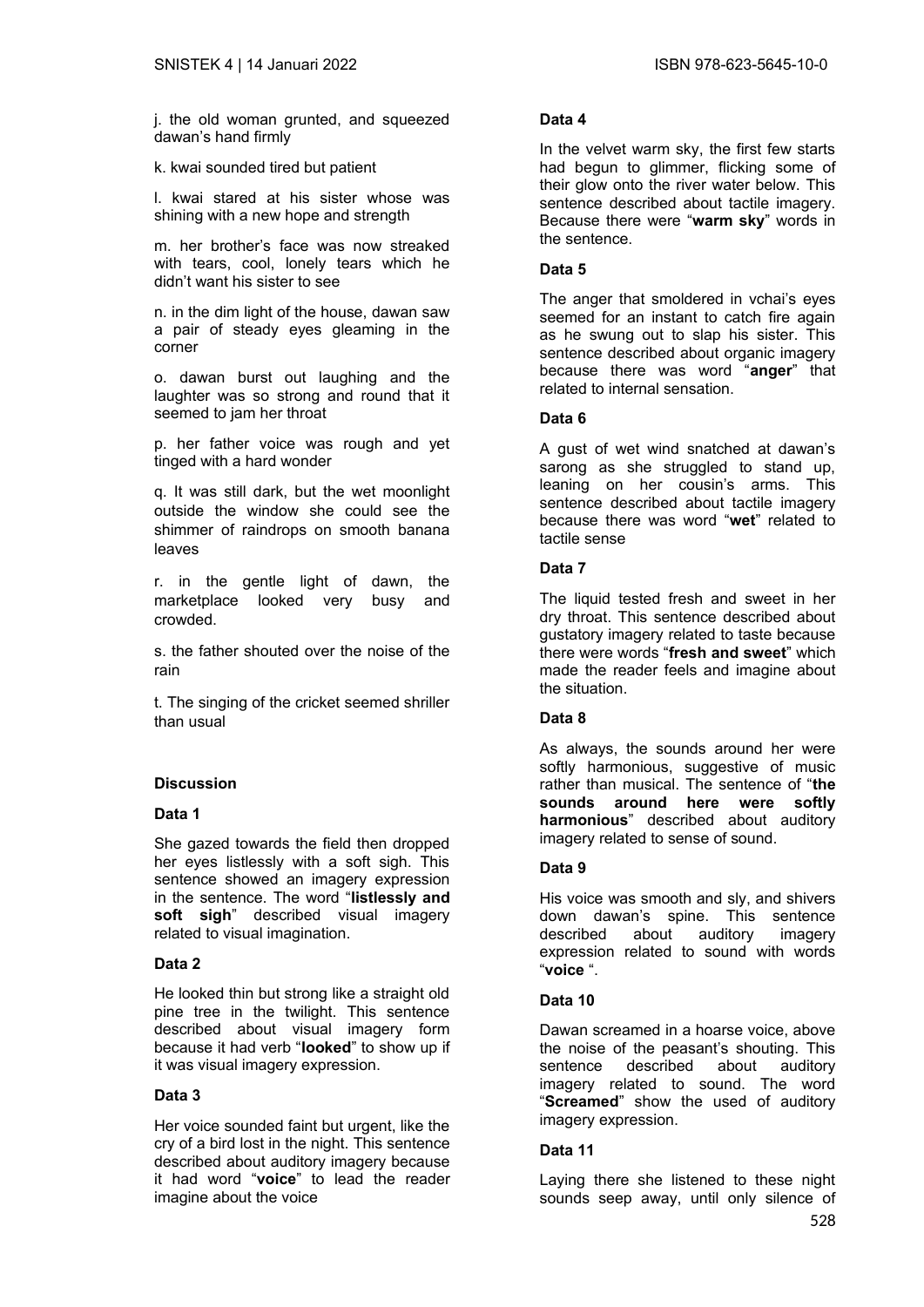dawan was left. This sentence described about kinesthetic imagery related to sense of movement. The word "**Laying**" shows the used of kinesthetic imagery expression.

## **Data 12**

kwai stared at his sister whose was shining with a new hope and strength. This sentence described about visual imagery related to visual imagination. The words "**his sister whose was shining**" shows the used of visual imagery expression in the sentence.

## **Data 13**

Like the raindrops pattering on her umbrella, her thought beat down on the surface of her brain lightly and urgently. This sentence described about visual imagery related to visual imagination. The words "**the raindrops pattering on her umbrella**" shows the used of visual imagery expression in the sentence.

## **Data 14**

He flung down the hammer he had been holding. This sentence described about kinesthetic imagery related to sense of movement. The words "**flung down"** shows the used of kinesthetic imagery expression in the sentence.

## **Data 15**

She looked down and saw that blood was streaming out from the cut around the ankle. This sentence described about organic imagery related to internal sensation of human body such as pain. The words "**from the cut around the ankle**" show a pain which happened at the situation of the story.

# **Data 16**

Her father voice was rough and yet tinged with a hard wonder. This sentence described about auditory imagery related to sound. The words "**voice was rough**" show the used of visual imagery expression in the sentence.

## **Data 17**

it was still dark, but the wet moonlight outside the window she could see the shimmer of raindrops on smooth banana leaves. This Sentence described about

visual imagery related to visual imagination. The word "**see**" shows the used of visual imagery expression in the sentence.

## **Data 18**

in the gentle light of dawn, the marketplace looked very busy and crowded. This sentence described about visual imagery related to visual imagination. The word "**looked**" shows the used of visual imagery expression in the sentence

## **Data 19**

The father shouted over the noise of the rain. This sentence described about auditory imagery related to sense of sound. The word "**shouted**" shows the used of auditory imagery in the sentence.

## **Data 20**

The singing of the cricket seemed shriller than usual. This sentence described about auditory imagery related to sense of sound. The word "**singing**" shows the used of auditory imagery expression in the sentence.

# **5. Conclusion and suggestion**

Figurative language expressions especially imagery could be found in many literary works such as novel. not just from movie or another resources. From the novel could be found many imageries which express many kinds of imagery related to the discussion and theory from the expert. People could identify kinds of imageries and know the different between one and another if they follow the theories and practice it in real life. If there were some problems to recognize the imageries types, people could learn from this paper.

# **Thank-you Note**

Special thanks to SNISTEK 4 and all administrator of Putera Batam Universty for allowing me to present my article in here. It is very meaningful and useful for me to finish my project. And special thanks to my supervisor and lecturer Miss Afriana,S.S., M.Pd and Mister Ambalegin, S.Pd., M.Pd for always guide me properly